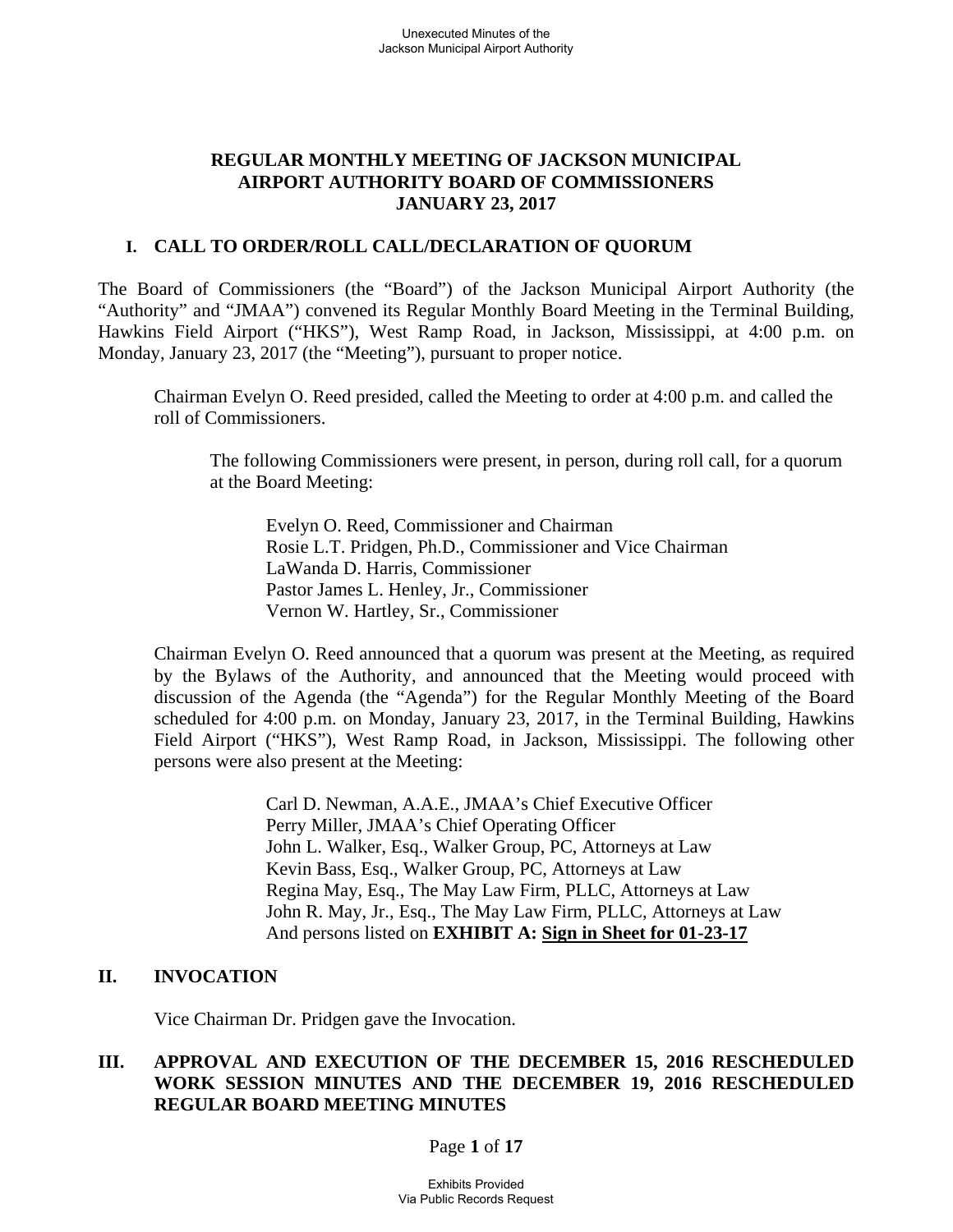- A. Rescheduled Work Session of the Board of Commissioners, December 15, 2016.
- B. Rescheduled Regular Meeting of the Board of Commissioners, December 19, 2016.

### **RESOLUTION CY-2017-1**

### **APPROVAL AND EXECUTION OF THE MINUTES OF THE DECEMBER 15, 2016 RESCHEDULED WORK SESSION AND THE DECEMBER 19, 2016 RESCHEDULED REGULAR BOARD MEETING**

After discussion and review and upon the motion made by Vice Chairman Dr. Pridgen and seconded by Commissioner Hartley, the Minutes of the Rescheduled Work Session, December 15, 2016, and the Rescheduled Board Meeting, December 19, 2016, were approved by the unanimous vote of the Commissioners, and the following resolution was made and entered.

**RESOLVED**, that the Board hereby approves the Minutes of the Rescheduled Work Session, December 15, 2016, and the Rescheduled Board Meeting, December 19, 2016, as presented, and directs that said Minutes be filed in the appropriate Minute Book and Records of the Authority.

Yeas: Harris, Hartley, Henley, Pridgen, Reed Nays: None Abstentions: None

January 23, 2017

#### **IV. PUBLIC COMMENTS**

#### **1. Mr. Johnny Slater**

Mr. Slater introduced himself and addressed the Board. He then expressed his concerns as to the fees that taxi operators are charged by the Jackson Municipal Airport Authority, and the other expenses they have to pay. Very emphatically, he told the Board that Uber drivers are making it very difficult, and almost impossible, for taxi operators, such as him, to make a living at Jackson-Medgar Wiley Evers International Airport. He requested the Board to review the rules and regulations for the operation of taxicabs and level the playing field for taxicabs with Uber drivers at Jackson-Medgar Wiley Evers International Airport. Mr. Slater gave the Commissioners for their consideration a document entitled "Topic of Discussion." Said document is attached as an exhibit to the January 23, 2017, Board Meeting Minutes.

Mr. Newman informed the Board that JMAA Staff considers and attempts to work out any issues, complaints or differences with the taxicab companies with JMAA. Further, he informed the Board that Mr. Kelly Elliot, JMAA's Operations Manager, and Mr. Perry Miller, JMAA's COO, are the JMAA Staff persons who work with the taxicab companies.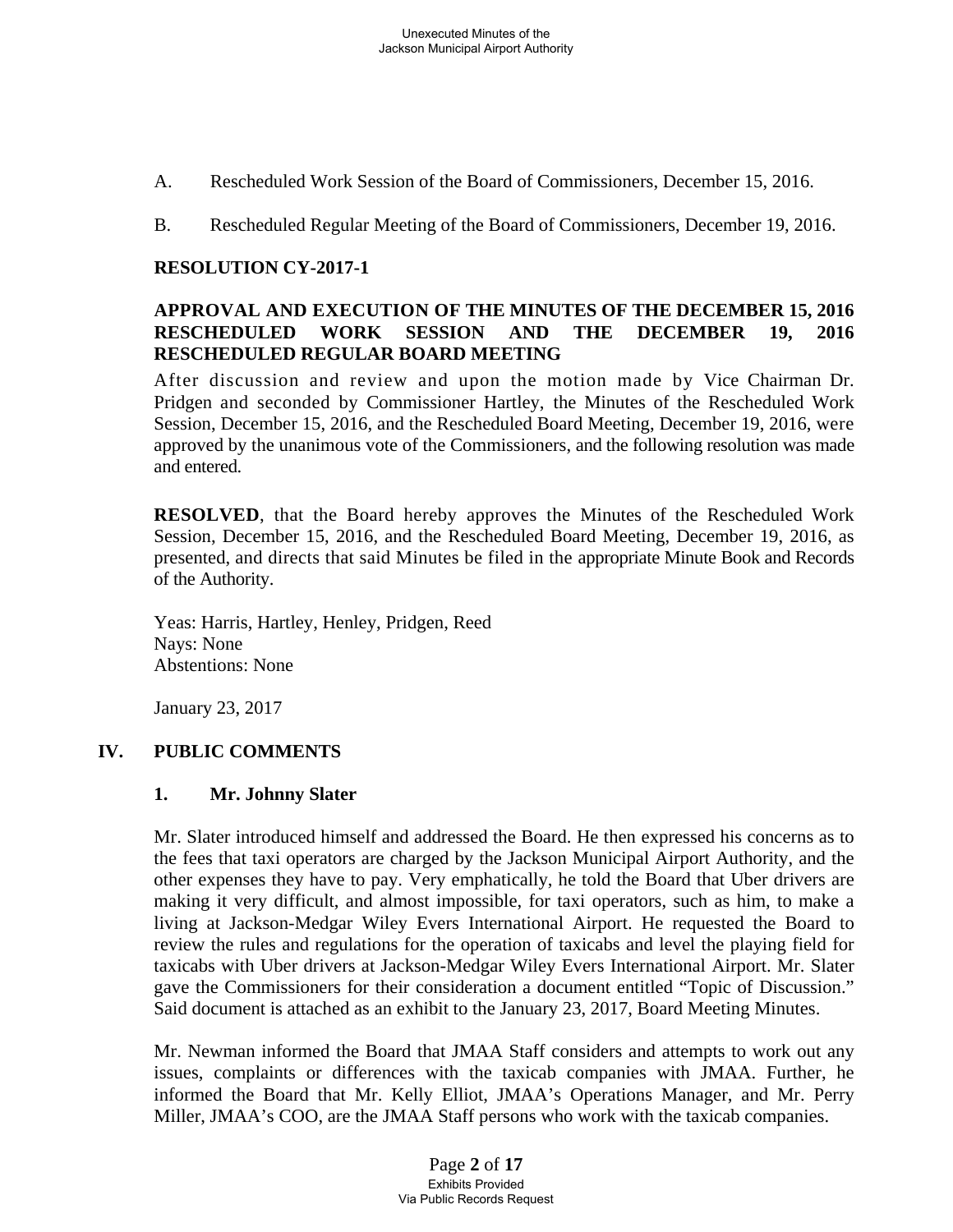Attorney Walker told Mr. Slater that JMAA has no control over the operation of Uber, other than being able to collect a fee for pick-ups at the airports. Further, he informed Mr. Slater that the Mississippi Legislature passed the law for Uber to operate as it does and suggested that he communicate his concerns about Uber to his Mississippi State Representative and Senator.

## **2. Commissioner Vernon W. Hartley, Sr.**

Commissioner Hartley addressed the Board and the meeting attendees and encouraged them to research and become knowledgeable about the leaders, past and present, of West Jackson. The leaders identified by him were the late Medgar Evers, the late Mayor Chokwe Lumumba, Jackson City Councilman Charles Tillman, Jackson City Councilman Kenneth Stokes and State Representative Alyce Clarke. He encouraged the JMAA's Commissioners and Staff to practice the decency, respect, dignity, fairness and integrity practiced by the West Jackson Leadership. Commissioner Hartley stated that what qualifies individuals to be in the West Jackson Leadership Group is not their resumes, but instead their commitment to the people and the community. In closing, Commissioner Hartley encouraged the Commissioners and JMAA Staff to learn more about the West Jackson leaders who he identified so they will be inspired to be better persons and do a better job.

# **V. REPORTS**

## **A. Report from the Chairman**

Chairman Reed greeted and thanked everyone for attending the Board Meeting. She then announced that she attended the 31<sup>st</sup> Annual Aviation Issues Conference, hosted by AAAE, January 8-12, 2017 and provided a report highlighting the Conference. Chairman Reed's complete written report is attached as an Exhibit to the January 23, 2017, Board Meeting **Minutes** 

She then introduced Mr. Newman, CEO, to present his reports.

# **B. Chief Executive Officer**

## **Staff Member Introduction**

Mr. Carl D. Newman, CEO, acknowledged and introduced Mr. Bobby Tillman as JMAA's new Chief of Police. Mr. Tillman introduced himself to the Board, provided some of his experience working in law enforcement which included 26 years with the FBI and 7 ½ years as a Monroe LA policeman. He thanked the Board for the opportunity. The Board applauded and welcomed Mr. Tillman to the JMAA Staff.

Mr. Newman then acknowledged and recognized Interim Chief Corliss Harris for a job well done during his tenure as Interim Chief and thanked him for working to ensure a successful transition.

## Page **3** of **17**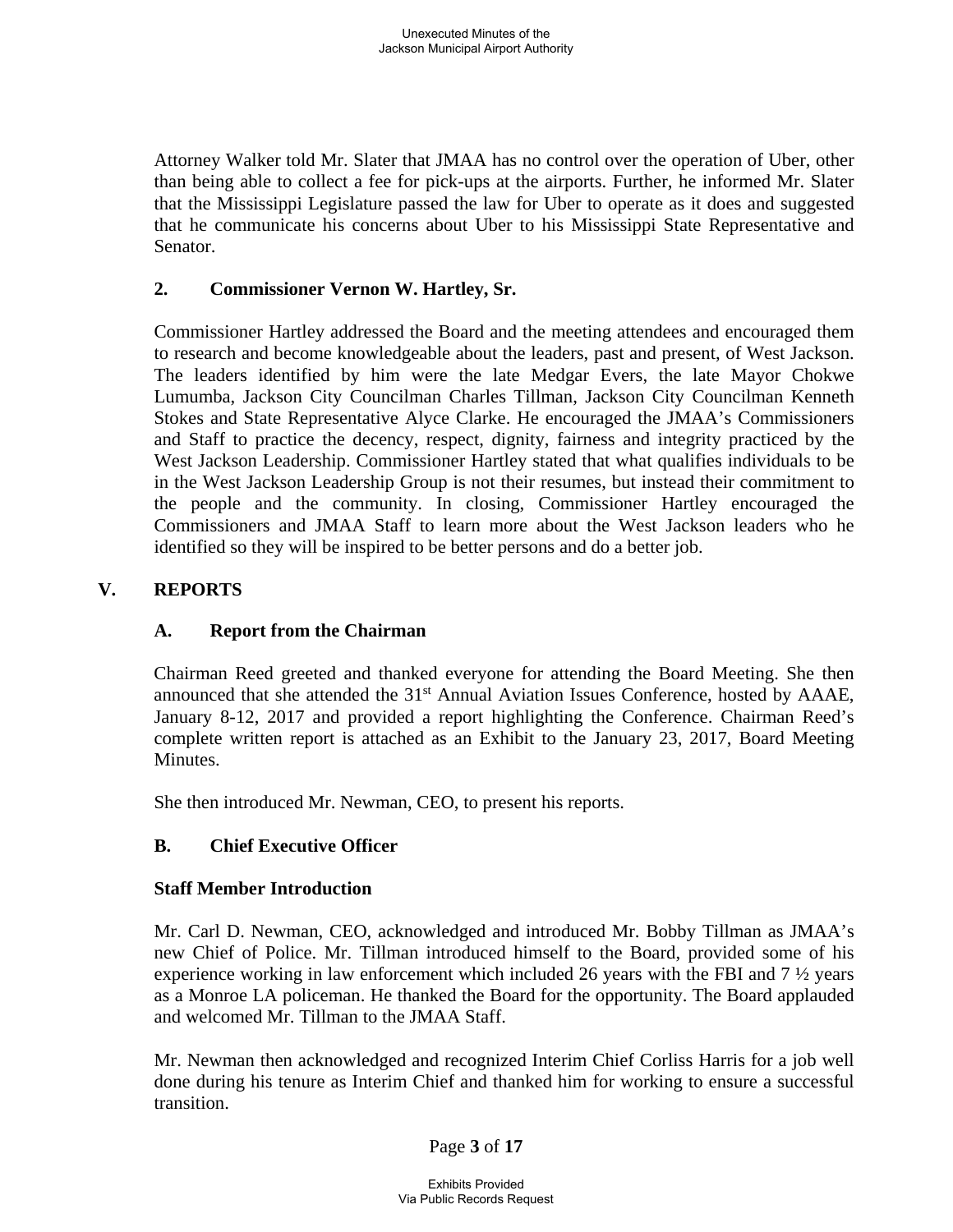| <b>Airport Project Manager Summary, Period Ending</b> |  |
|-------------------------------------------------------|--|
|                                                       |  |
|                                                       |  |

 *2. Airport Activity Statistics Report, Period Ending*  **December 31, 2016...………………………………..………..……………….Page 14**

### **C. Attorney**

Attorney John L. Walker announced that the Board needs to consider a Resolution concerning proposed travel for Commissioner Vernon W. Hartley, Sr. Therefore, he recommended that Chairman Reed present the Resolution for consideration during the Board Travel portion of the Agenda.

Next, Attorney Walker announced that there was one (1) matter that he recommended the Board takes up during an Executive Session. Accordingly, he recommended that Chairman Reed present the matter for consideration at the appropriate time.

### **VI. ACTION ITEMS**

 $\overline{a}$ 

#### **A. Financial Matters**

- *1.* **Financial Reports for December 2016:**
	- *(a) Balance Sheet: Accept…………………………………………….......Page 27*
	- *(b) Income Statement: Accept……………………………………...……..Page 29*

## **RESOLUTION CY-2017-2**

# **RESOLUTION ACCEPTING/APPROVING DECEMBER 2016 FINANCIAL REPORTS: BALANCE SHEET AND INCOME STATEMENT**

Upon motion by Commissioner Hartley, seconded by Vice Chairman Dr. Pridgen, the following **RESOLUTION** was made and approved by a majority vote (3-0-2).

**WHEREAS,** the Board of Commissioners (the "Board") of the Jackson Municipal Airport Authority (the "Authority") reviewed and considered the Authority's Balance Sheet and Income Statement ("the Financial Reports") for the month and period ending December 31, 2016, which were included in the Packet, at pages 27-31, and distributed to the Board prior to the January 23, 2017 Monthly Meeting of the Board.

**IT IS, THEREFORE, RESOLVED** that the Board hereby accepts and approves the

 $1$  The page numbers herein are the page numbers contained in the Meeting Packet which is attached as an Exhibit to the January 23, 2017 Regular Board Meeting Minutes.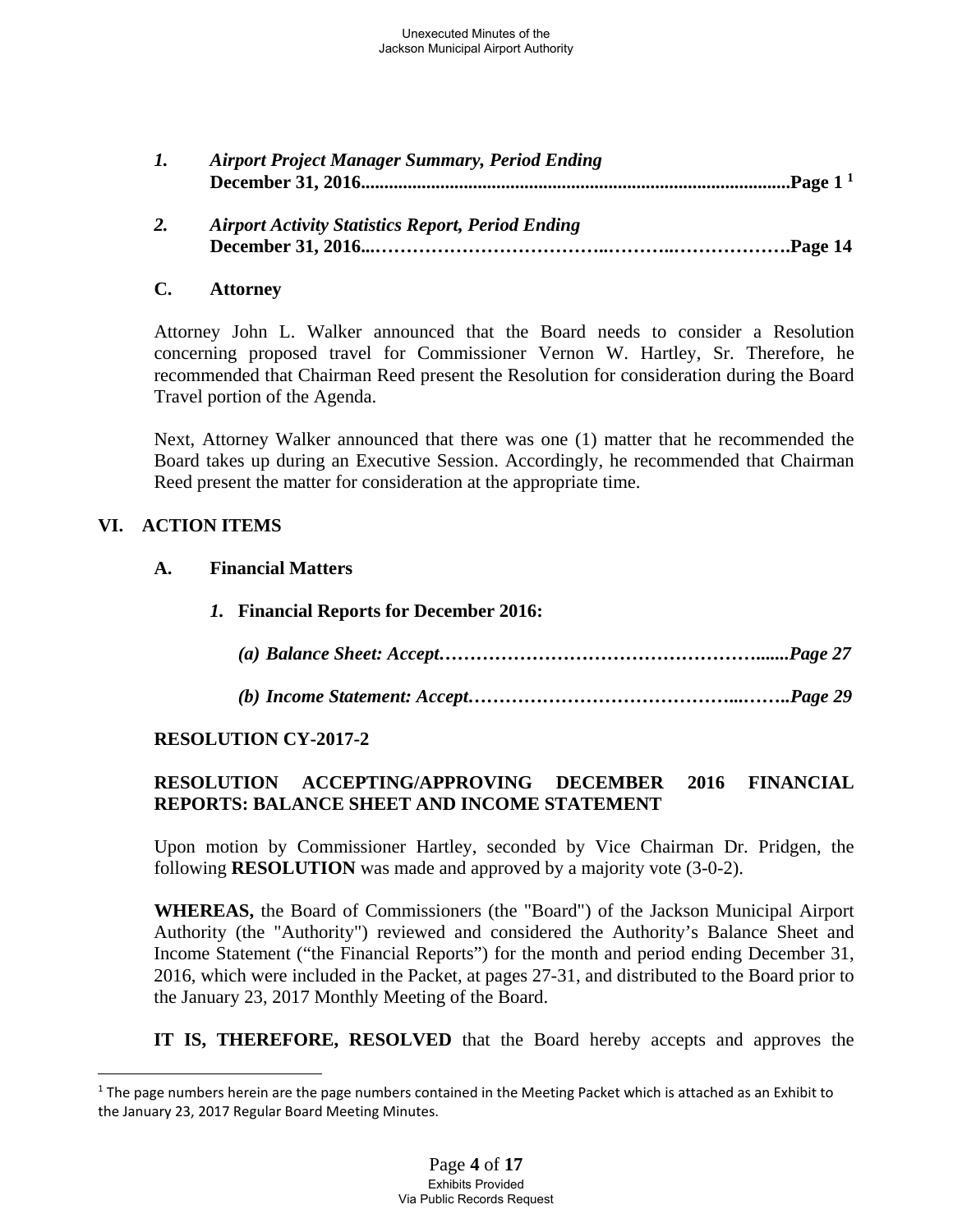December 2016 Financial Reports: Balance Sheet and Income Statement for December 2016.

Yeas: Hartley, Pridgen, Reed Nays: None Abstentions: Harris, Henley

January 23, 2017

#### **c. Claims Docket for December 2016: Approve…………………Page 32**

#### **RESOLUTION CY-2017-3**

### **RESOLUTION APPROVING THE CLAIMS DOCKET FOR THE MONTH AND PERIOD ENDING DECEMBER 31, 2016**

Upon motion by Commissioner Hartley, seconded by Vice Chairman Dr. Pridgen, the following **RESOLUTION** was made and approved by a majority vote 3-0-2.

**WHEREAS**, the Board of Commissioners (the "Board") of the Jackson Municipal Airport Authority (the "Authority") has reviewed and considered the Authority's Claims Docket ("Claims") for the month and period ending December 31, 2016, which was included in the Packet, at pages 32-36, and was distributed to the Board prior to the January 23, 2017 Monthly Meeting of the Board.

**IT IS, THEREFORE, RESOLVED** that the Board hereby authorizes payment of the Claims in the amount of \$709,315.33.

Yeas: Hartley, Pridgen, Reed Nays: None Abstentions: Harris, Henley

January 23, 2017

#### **d. Quarterly Statistics…………………………………………Page 37**

There were no actions taken pertaining to the Quarterly Statistics.

#### **B. Construction Projects**

*1. Maintenance Facility Roof Replacement, JAN: Authorization to Advertise for Competitive Bids……………………..……………………………..Page 40* 

#### **RESOLUTION CY-2017-4**

### Page **5** of **17 RESOLUTION AUTHORIZING STAFF TO SOLICIT BIDS FOR REPLACEMENT OF THE MAINTENANCE FACILITY ROOF AND APPROVAL OF THE PROJECT**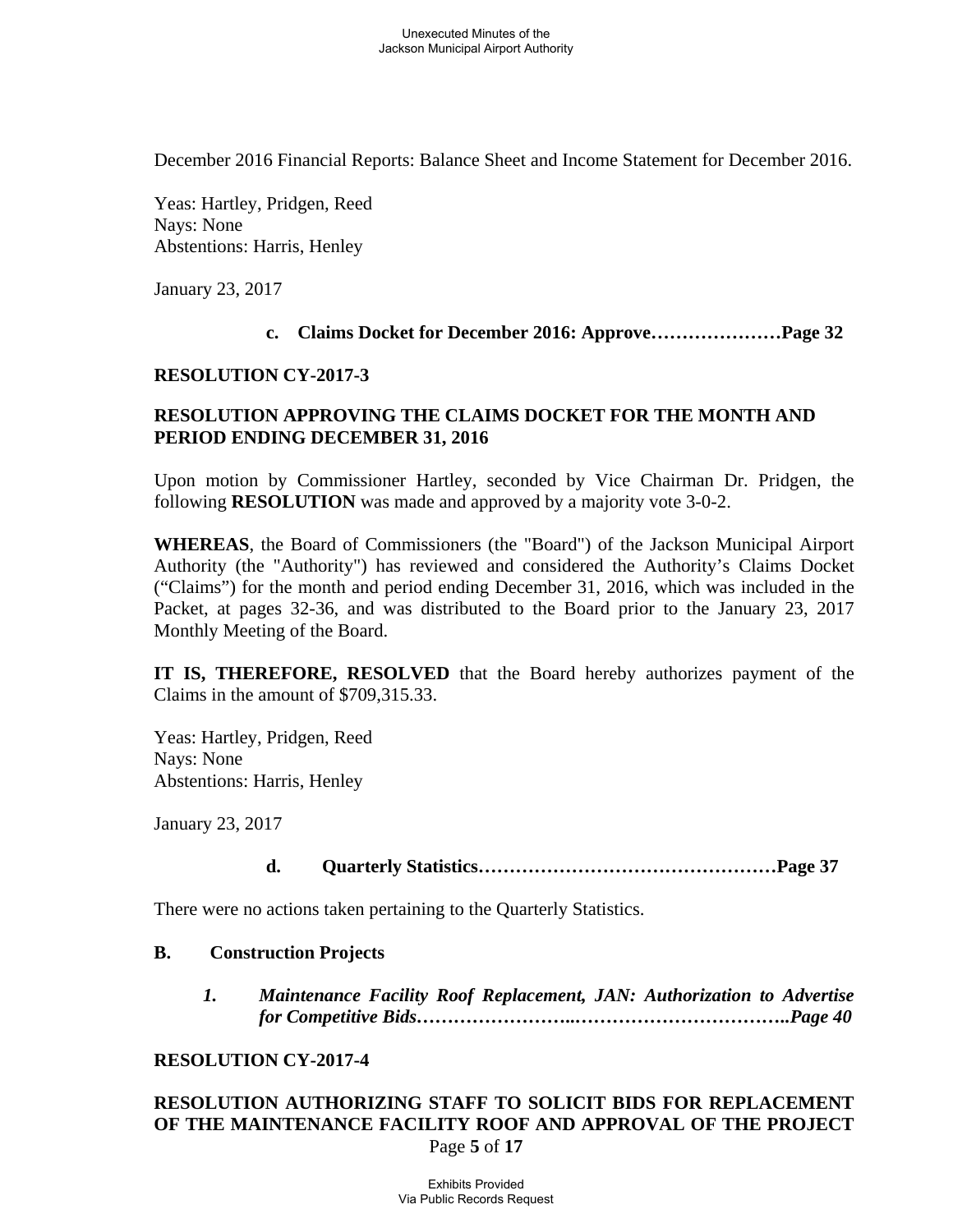### **BUDGET**

Upon motion by Vice Chairman Dr. Pridgen, seconded by Commissioner Hartley, the following **RESOLUTION** was made and approved by unanimous vote.

**WHEREAS**, the Board has considered the request of JMAA's Staff for authority to: (i) advertise for competitive bids to replace the maintenance facility roof; and (ii) establish a project budget of \$85,000.00, including a ten percent (10%) construction contingency; and

**WHEREAS**, the Board finds that such requests, which are explained in the Memorandum dated January 2, 2017, found on pages 40-41 of the Meeting Packet, ought to be granted.

**IT IS, THEREFORE, RESOLVED** that JMAA's Staff is authorized to: advertise for competitive bids to replace the maintenance facility roof; and (ii) establish a project budget of \$85,000.00, including a ten percent (10%) construction contingency; and

**IT IS, THEREFORE, FURTHER RESOLVED** that the Board finds that said requests are fully explained in the Memorandum dated January 2, 2017, found on pages 40-41 of the Meeting Packet.

Yeas: Harris, Hartley, Henley, Pridgen, Reed, Nays: None Abstentions: None

January 23, 2017

## **C. Procurements**

### *1. Virtual Server Hardware and Software, JMAA: Authorization to Execute Agreement (Crystal Clear Computer Solutions)………………...……Page 42*

In response to Commissioner Pastor Henley's questions, Mr. Bryan Helaire, IT Director, informed the Board that JMAA's Staff worked diligently to confirm that Crystal Clear Computer Systems ("CCCS") could perform the work associated with this project. Staff contacted the references included in the proposal submitted by the company and verified that the company is certified in use of the VM Software, JMAA's virtual software system. He also stated that CCCS did not have any past work experience in the aviation industry or with an airport, according to the contents of CCC's bid proposal submittal.

## **RESOLUTION CY-2017-5**

# **RESOLUTION AUTHORIZING THE PURCHASE OF NETWORK SERVERS, SUPPORTING SOFTWARE, MAINTENANCE PACKAGE, AND WARRANTY AND APPROVAL OF PROJECT COST**

Upon motion by Vice Chairman Dr. Pridgen, seconded by Commissioner Hartley, the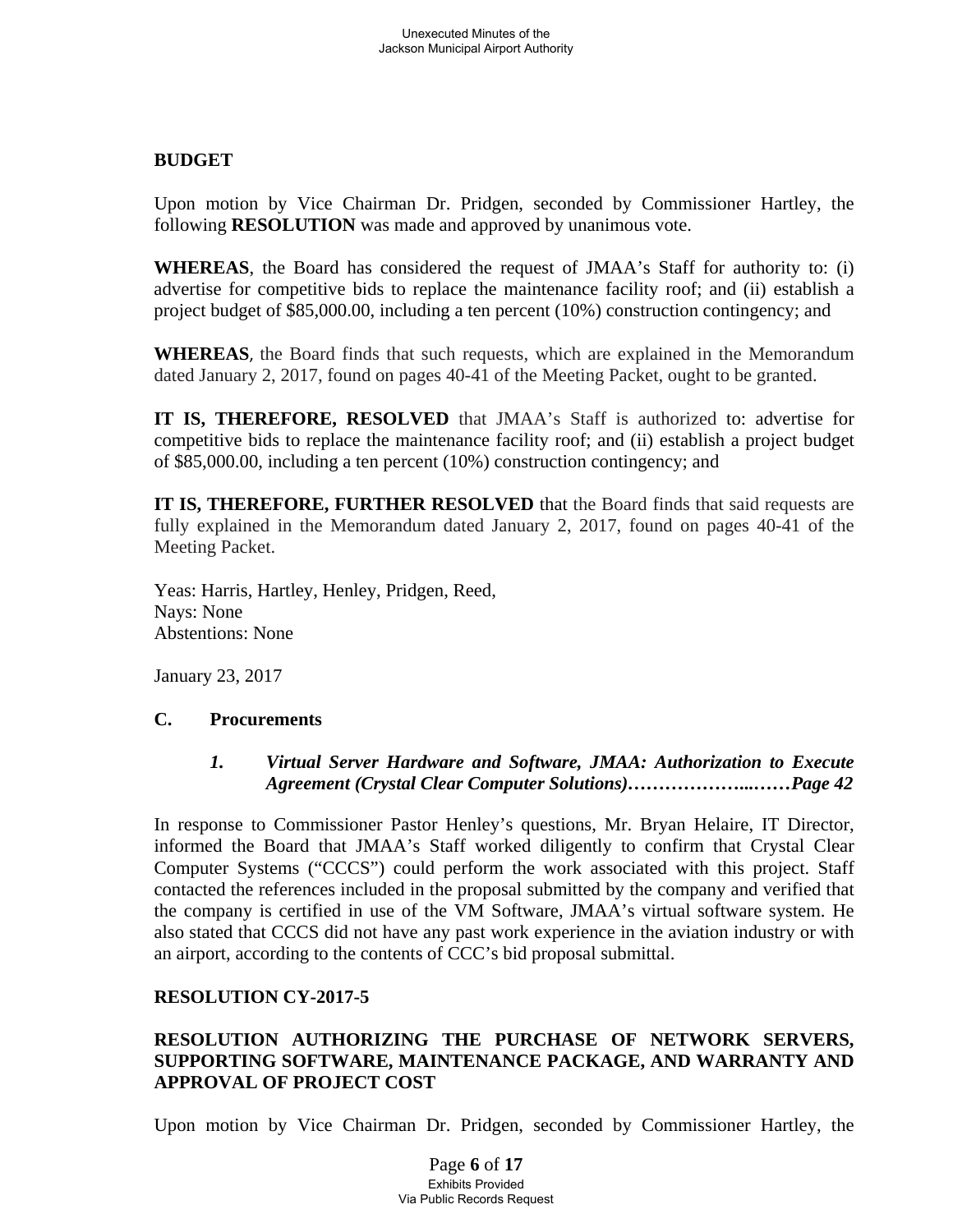following **RESOLUTION** was made and approved by majority vote (3-2-0).

**WHEREAS**, the Board has considered Staff's request for: (i) authority to purchase from Crystal Clear Computer Solutions ("CCCS"), a Mississippi limited liability company headquartered in Southaven, MS, two (2) computer network servers, one (1) Storage Area Network ("SAN"), supporting software, a software maintenance package, and a five (5) year equipment warranty; and (ii) approval of the total project cost of \$80,061.74; and

**WHEREAS**, the Board finds that such requests, which are explained in the Memorandum dated January 23, 2017, and the list of hardware, equipment, and software, attached to said Memorandum, found on pages 42-44 of the Meeting Packet, ought to be granted.

**IT IS, THEREFORE, RESOLVED** that: (i) JMAA's Staff is authorized to purchase from Crystal Clear Computer Solutions ("CCCS"), two (2) computer network servers, one (1) Storage Area Network ("SAN"), supporting software, a software maintenance package, and a five (5) year equipment warranty; and (ii) the total project cost of \$80,061.74 is approved; and

**IT IS, THEREFORE, FURTHER RESOLVED** that the Board finds that said requests are fully explained in the Memorandum dated January 23, 2017, and the list of hardware, equipment, and software, attached to said Memorandum, found on pages 42-44 of the Meeting Packet.

Yeas: Hartley, Pridgen, Reed, Nays: Harris, Henley Abstentions: None

January 23, 2017

## **D. Grants**

None

#### **E. Other Matters**

*1. Airport Use Permit and Lease Agreement, JAN: Authorization to Execute Amendment (American Airlines)………………………………...…...Page 45* 

### **RESOLUTION CY-2017-6**

**RESOLUTION AUTHORIZING AMENDMENT TO THE USE PERMIT AND LEASE AGREEMENT WITH AMERICAN AIRLINES FOR ADDITONAL SPACE AND PASSENGER SEATING AT THE JACKSON-MEDGAR WILEY EVERS INTERNATIONAL AIRPORT** 

## Page **7** of **17**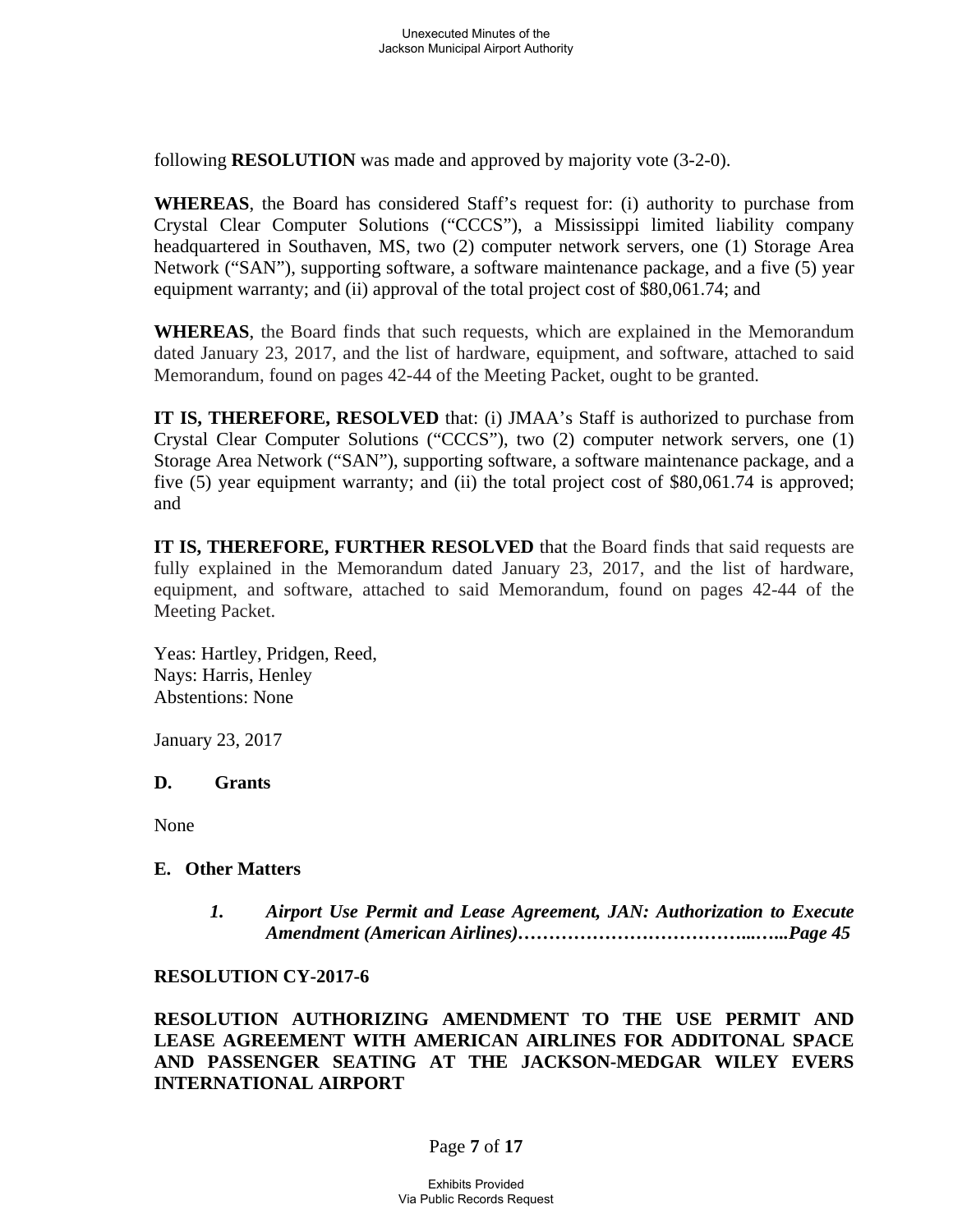Upon motion by Commissioner Hartley, seconded by Vice Chairman Dr. Pridgen, the following **RESOLUTION** was made and approved by unanimous vote.

**WHEREAS**, the Board has considered Staff's request for: (i) authority to execute an amendment to the current Airport Use Permit and Lease Agreement ("Agreement") between the Jackson Municipal Airport Authority ("JMAA") and American Airlines Group, Inc. ("AA"), to add approximately 1,470 square feet of Exclusive Use Premises to the current lease at the rental rate of \$77.99 per square foot annually; and (ii) approval to purchase additional passenger seating and replace the carpet currently installed in the newly leased space, in an amount not to exceed \$15,000.00; and

**WHEREAS**, the effective date of the Agreement will be February 1, 2017; and

**WHEREAS,** the Board finds that such requests, which are explained in the Memorandum dated December 26, 2016, and Exhibit A attached to said Memorandum found on pages 45- 47 of the Meeting Packet, ought to be granted.

**IT IS, THEREFORE, RESOLVED** that: (i) Staff is authorized to execute an amendment to the current Airport Use Permit and Lease Agreement ("Agreement") between the Jackson Municipal Airport Authority ("JMAA") and American Airlines Group, Inc. ("AA"), to add approximately 1,470 square feet of Exclusive Use Premises to the current lease at the rental rate of \$77.99 per square foot annually; and (ii) approved to purchase additional passenger seating and replace the carpet currently installed in the newly leased space, for an amount not to exceed \$15,000.00; and

**IT IS, THEREFORE, FURTHER RESOLVED** that the effective date of the Agreement will be February 1, 2017; and

**IT IS, THEREFORE, FURTHER RESOLVED** that the Board finds that such requests are fully explained in the Memorandum dated December 26, 2016, and Exhibit A attached to said Memorandum, found on pages 45-47 of the Meeting Packet.

Yeas: Harris, Hartley, Henley, Pridgen, Reed, Nays: None Abstentions: None

January 23, 2017

Commissioner Hartley encouraged Staff and Mr. Newman, CEO, to continue seeking out and finding opportunities for expansion such as these.

# *2. News and Gift Concession Agreement, JAN: Authorization to Execute Agreement (AMS-AJA Jackson J.V.)...................................................Page 48*

Mr. Newman informed the Board that the Minimum Annual Guarantee("MAG") amount may vary in that it can only increase in accordance with the percentage of sales. He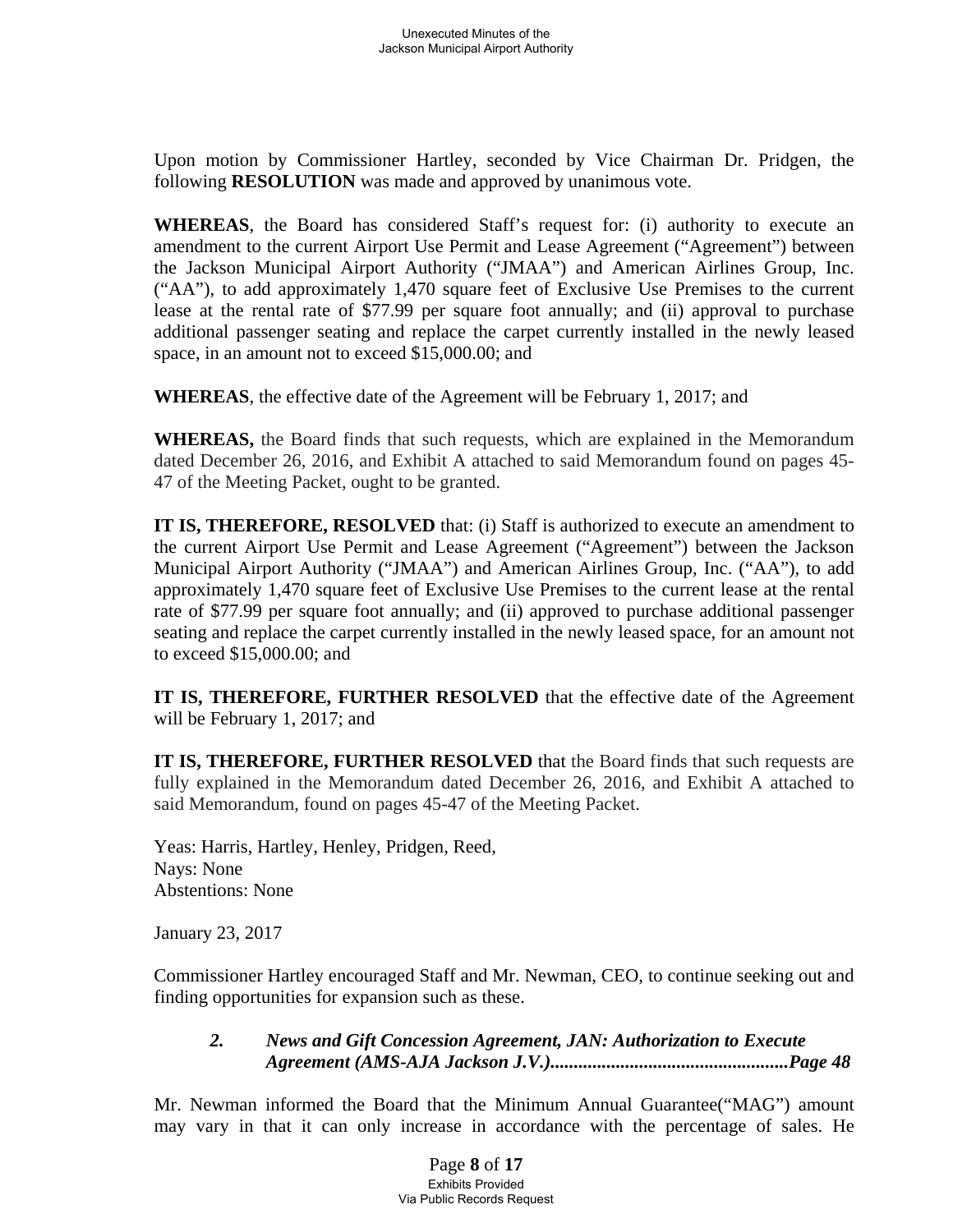confirmed that the MAG amount is the guaranteed lowest amount JMAA will receive from AMS-AJA each year.

### **RESOLUTION CY-2017-7**

### **RESOLUTION AUTHORIZING STAFF TO EXECUTE A CONCESSIONS AGREEMENT WITH AMS-AJA JACKSON JV TO PROVIDE RETAIL NEWS AND GIFTS CONCESSIONS**

Upon motion by Vice Chairman Dr. Pridgen, seconded by Commissioner Hartley, the following **RESOLUTION** was made and approved by unanimous vote.

**WHEREAS,** the Board has considered Staff's request for authority to execute a Concessions Agreement ("Agreement") with AMS-AJA Jackson JV ("AMS-AJA"), a Joint Venture, to provide Retail News and Gifts Concessions at the Jackson-Medgar Wiley Evers International Airport ("JAN"); and

**WHEREAS**, the Joint Venture is comprised of Airport Management Services, a Delaware Limited Liability Company, based in East Rutherford, New Jersey; and AJA Management & Technical Services, Inc., a Mississippi corporation, with its principal office located in Jackson, Mississippi; and

**WHEREAS**, AMS-AJA will pay a Minimum Annual Guarantee ("MAG") amount of \$184,247.00, which is effectively 11.67% of projected sales, to JMAA and make a capital investment in the amount of \$1,042,482.00 or \$304.00 per square foot regarding the three concessions locations to be operated by it; and

**WHEREAS**, the terms of the proposed agreement and the periods of it are as follows:

- (i) The Pre-Occupancy Period will commence on the date of execution of the Agreement and continue through May 2, 2017, for the stage of the project as to the development of design and construction documents. This is necessary for the refurbishment and expansion of existing news and gifts facilities;
- (ii) The Interim Period will commence May 3, 2017, and continue through August 31, 2017, for the stage of the project as to the active construction and refurbishment of the facilities. While active construction is ongoing, news and gifts concession services will be provided via temporary kiosk facilities at three (3) locations at JAN. During this time period, rent for the facilities will be based on a percentage of sales by category;
- (iii) The Operating Period will commence September 1, 2017, and end ten (10) calendar years from the commencement date; and

Page **9** of **17**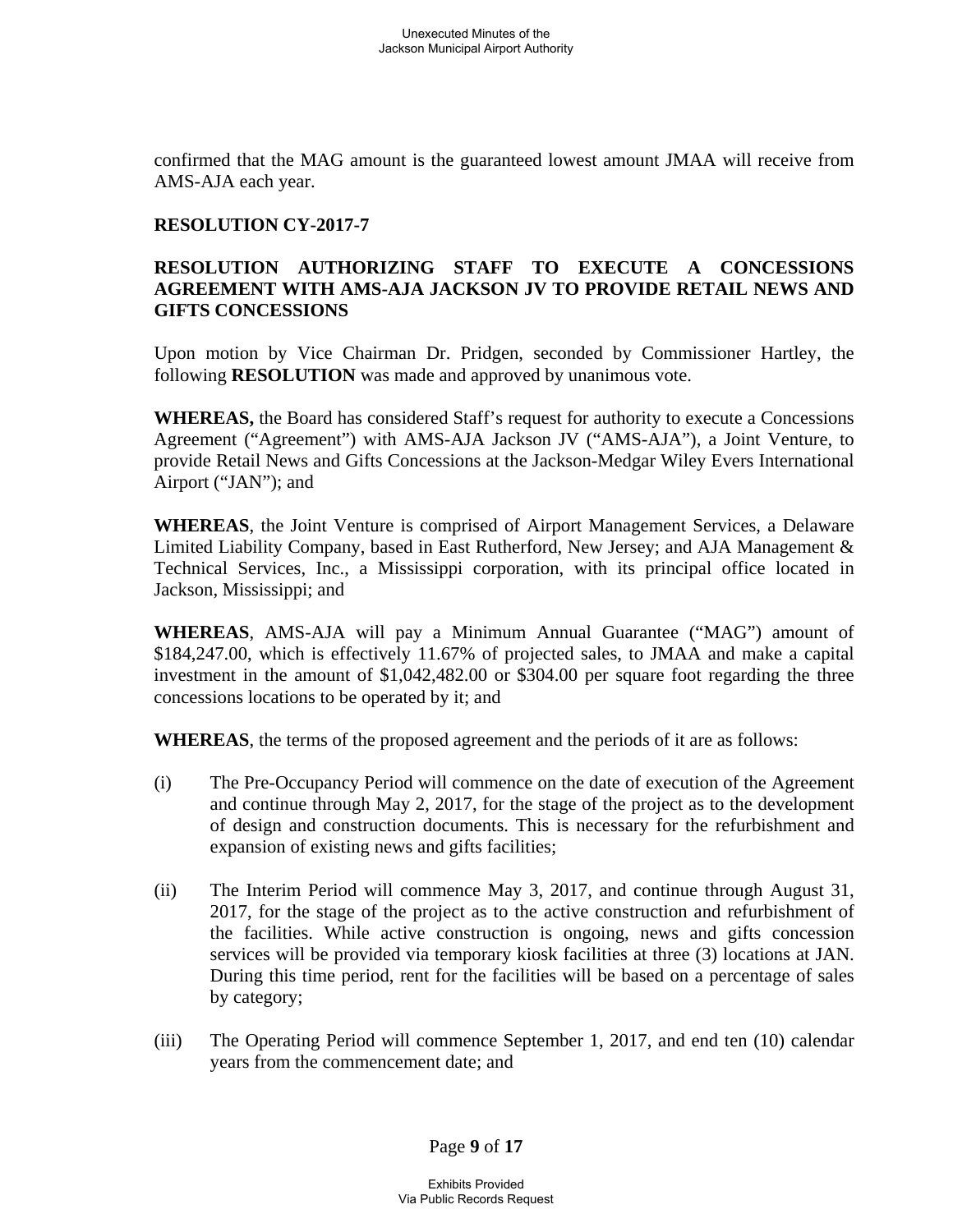**WHEREAS**, AJA Management & Technical Services, Inc., a Certified Disadvantaged Business Enterprise, shall have a 33% interest in AMA-AJA; and

**WHEREAS**, the Board finds that such request, which is explained in the Memorandum dated December 26, 2016, found on pages 48-51 of the Meeting Packet, ought to be granted.

**IT IS, THEREFORE, RESOLVED** that JMAA's Staff is authorized to execute a Concessions Agreement ("Agreement") with AMS-AJA Jackson JV ("AMS-AJA"), a Joint Venture, to provide Retail News and Gifts Concessions at the Jackson-Medgar Wiley Evers International Airport ("JAN"); and

**IT IS, THEREFORE, FURTHER RESOLVED** that AMS-AJA will pay a Minimum Annual Guarantee ("MAG") amount of \$184,247.00, which is effectively 11.67% of projected sales, to JMAA and make a capital investment in the amount of \$1,042,482.00 or \$304.00 per square foot regarding the three concessions locations to be operated by it; and

**IT IS, THEREFORE, FURTHER RESOLVED** that the terms of the proposed agreement and the periods of it are as follows:

- (iv) The Pre-Occupancy Period will commence on the date of execution of the Agreement and continue through May 2, 2017, for the stage of the project as to the development of design and construction documents. This is necessary for the refurbishment and expansion of existing news and gifts facilities;
- (v) The Interim Period will commence May 3, 2017, and continue through August 31, 2017, for the stage of the project as to the active construction and refurbishment of the facilities. While active construction is ongoing, news and gifts concession services will be provided via temporary kiosk facilities at three (3) locations at JAN. During this time period, rent for the facilities will be based on a percentage of sales by category;
- (vi) The Operating Period will commence September 1, 2017, and end ten (10) calendar years from the commencement date; and

**IT IS, THEREFORE, FURTHER RESOLVED** that AJA Management & Technical Services, Inc., a Certified Disadvantaged Business Enterprise, shall have a 33% interest in AMA-AJA; and

**IT IS, THEREFORE, FURTHER RESOLVED** that the Board finds that such request is fully explained in the Memorandum dated December 26, 2016, found on pages 48-51 of the Meeting Packet.

Yeas: Harris, Hartley, Henley, Pridgen, Reed, Nays: None Abstentions: None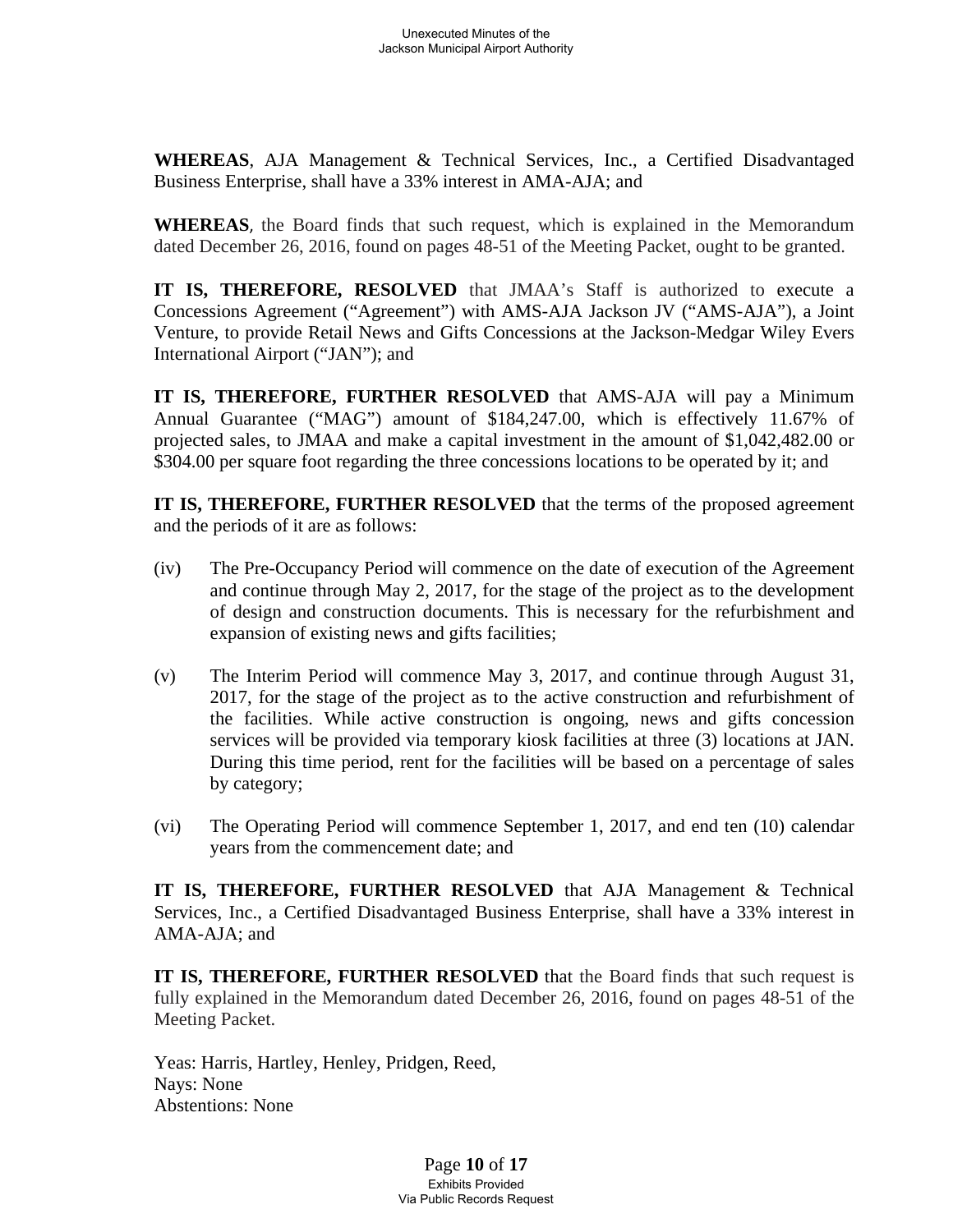January 23, 2017

### *3. Agreement to Lease Real Estate, JAN: Authorization to Execute Agreement (Freedom Real Estate).……………………………………Page 52*

#### **RESOLUTION CY-2017-8**

### **RESOLUTION AUTHORIZING EXTENSION OF OPTION TO LEASE CONTRACT AND APPROVAL TO NEGOTIATE AND EXECUTE LEASE AGREEMENT WITH FREEDOM REAL ESTATE**

Upon motion by Commissioner Hartley, seconded by Vice Chairman Dr. Pridgen, the following **RESOLUTION** was made and approved by unanimous vote.

**WHEREAS**, the Board has considered Staff's request for: (i) authorization to extend the Contract for Option to Lease Real Estate executed on December 15, 2015, by and between the Jackson Municipal Airport Authority ("JMAA") and Freedom Real Estate, LLC ("Freedom"), through February 6, 2017; and (ii) approval to negotiate and execute a commercial Ground Lease Agreement ("Ground Lease") for up to eighty-two and 37/100ths (82.37) acres of land, the exact acreage contingent upon the outcome of a wetland study requested and being paid for by Freedom; and

**WHEREAS**, the annual lease payment will be \$4,901.67 per acre per year; and

**WHEREAS**, the Ground Lease will be for an initial period of forty (40) years from the date of execution of the agreement with an exercisable option by Freedom of two (2) consecutive extensions of five (5) years each upon provision of timely notice to JMAA by Freedom of its intent to exercise each option, if any; and

**WHEREAS**, each fifth  $(5<sup>th</sup>)$  year during the initial 40-year term of the Ground Lease, Freedom's lease payment to JMAA will be adjusted in an amount commensurate with the percentage change in the Consumer Price Index (All Urban Consumers, Southern Region, 1982-84=100). However, in no case shall the rent paid by Freedom to JMAA be reduced from the prior year's rental amount; and

**WHEREAS**, the rent to be paid to JMAA under any extension of the initial 40-year lease shall be determined by re-appraisal of the property in accordance with Miss Code of 1972, as amended, Section 61-3-19, the Airport Authorities Law, and any applicable federal statutes and regulations; and

**WHEREAS**, the Board finds that such requests, which are explained in the Memorandum dated January 17, 2017, along with the attached location map, zoning map, and Duncan Engineering survey map, found on pages 52-57 of the Meeting Packet, ought to be granted.

Page **11** of **17**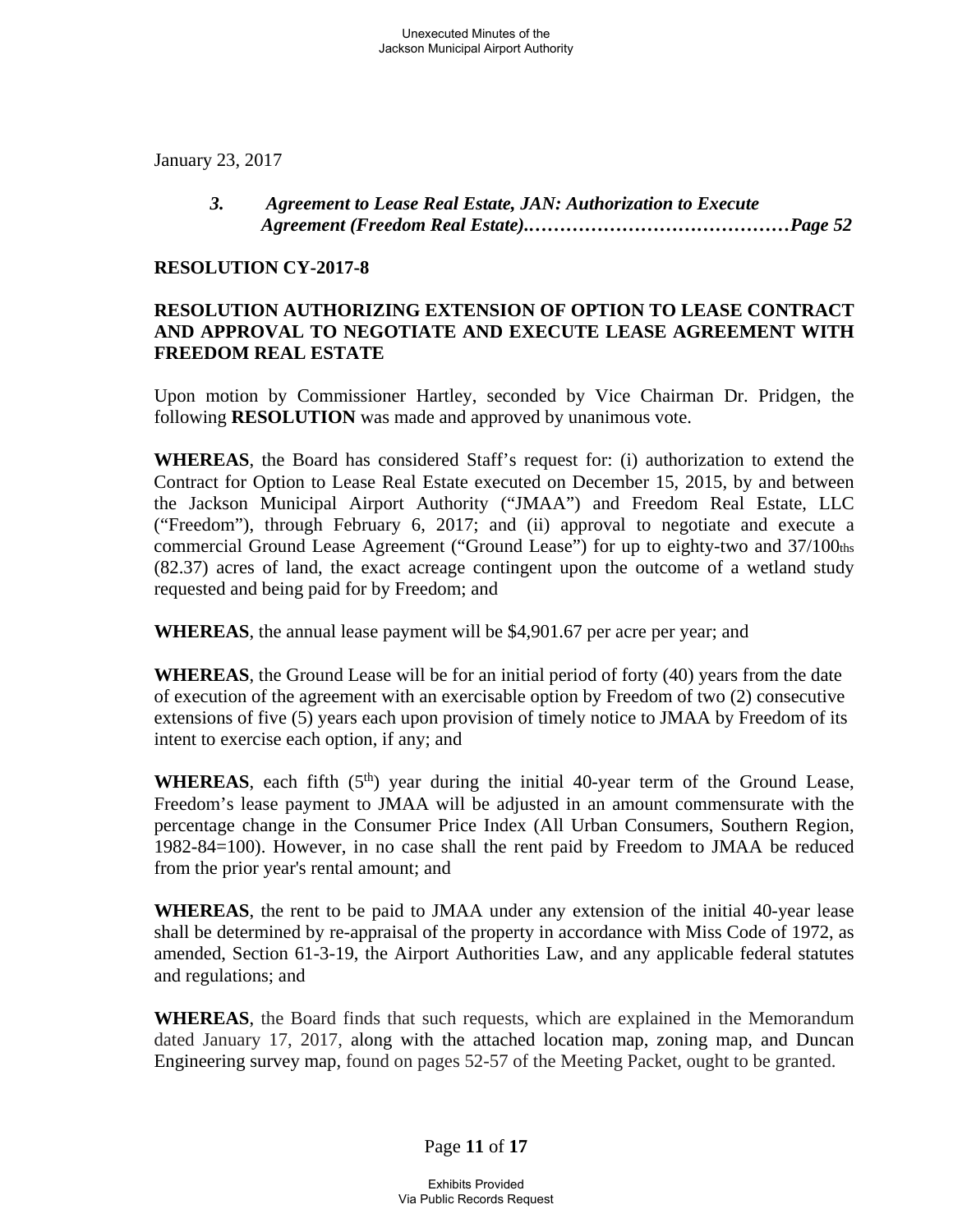**IT IS, THEREFORE, RESOLVED** that Staff is: (i) authorized to extend the Contract for Option to Lease Real Estate executed on December 15, 2015, by and between the Jackson Municipal Airport Authority ("JMAA") and Freedom Real Estate, LLC ("Freedom"), through February 6, 2017; and (ii) approved to negotiate and execute a commercial Ground Lease Agreement ("Ground Lease") for up to eighty-two and  $37/100$ ths (82.37) acres of land, the exact acreage contingent upon the outcome of a wetland study requested and being paid for by Freedom; and

**IT IS, THEREFORE, FURTHER RESOLVED** that the annual lease payment will be \$4,901.67 per acre per year; and

**IT IS, THEREFORE, FURTHER RESOLVED** that the Ground Lease will be for an initial period of forty (40) years from the date of execution of the agreement with an exercisable option by Freedom of two (2) consecutive extensions of five (5) years each upon provision of timely notice to JMAA by Freedom of its intent to exercise each option, if any; and

**IT IS, THEREFORE, FURTHER RESOLVED** that each fifth  $(5<sup>th</sup>)$  year during the initial 40-year term of the Ground Lease, Freedom's lease payment to JMAA will be adjusted in an amount commensurate with the percentage change in the Consumer Price Index (All Urban Consumers, Southern Region, 1982-84=100). However, in no case shall the rent paid by Freedom to JMAA be reduced from the prior year's rental amount; and

**IT IS, THEREFORE, FURTHER RESOLVED** that the rent to be paid to JMAA under any extension of the initial 40-year lease shall be determined by re-appraisal of the property in accordance with Miss Code of 1972, as amended, Section 61-3-19, the Airport Authorities Law, and any applicable federal statutes and regulations; and

**IT IS, THEREFORE, FURTHER RESOLVED** that the Board finds that such requests are fully explained in the Memorandum dated January 17, 2017, along with the attached location map, zoning map, and Duncan Engineering survey map, found on pages 52-57 of the Meeting Packet.

Yeas: Harris, Hartley, Henley, Pridgen, Reed, Nays: None Abstentions: None

January 23, 2017

## **F. Service Agreements**

None

## **G. New Business**

## 1. **Board Travel – Aviation Issues Conference Updates**

Page **12** of **17** Exhibits Provided Via Public Records Request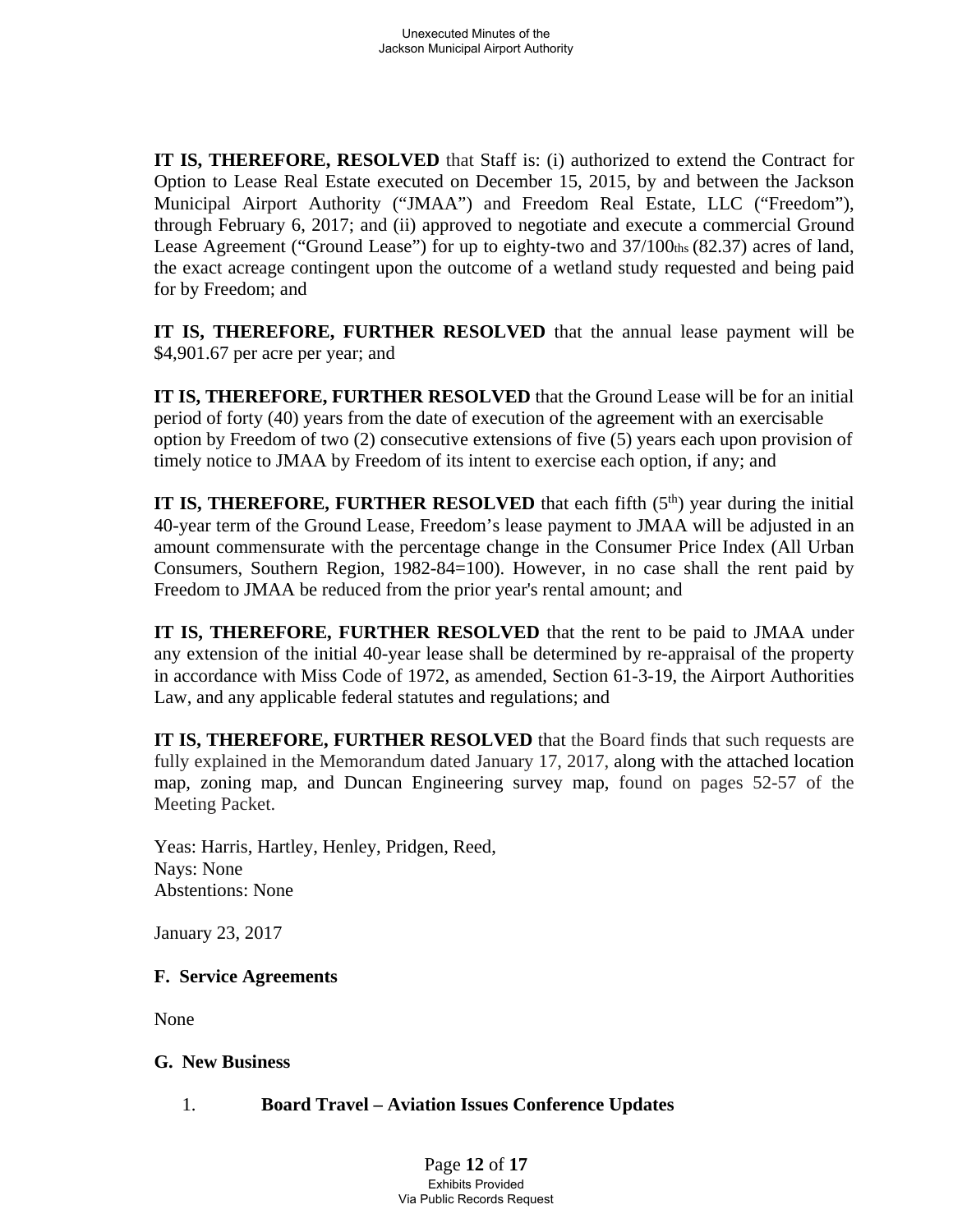### **(a) AAAE 31st Annual Aviation Issues Conference, January 8-12, 2017**

Chairman Reed previously reported about her attendance at the  $AAAE$  31st Annual Aviation Issues Conference, January 10-14, 2016, during the above "Chairman's Report" portion of the Agenda.

Vice Chairman Dr. Pridgen provided some highlights of the conference and presented a short report concerning it. The report is attached as an exhibit to the January 23, 2017, Board Meeting Minutes. The AAAE's Aviation Issues Conference Agenda is also attached, as stated above.

Commissioner Pastor Henley provided some of the highlights of the Conference as well. The salient points of his presentation were as follows:

One of the points stressed at the Conference was to fully inform local communities about Passenger Facility Charges ("PFCs") and possibly change their name. This is because currently the term "PFC" has a negative connotation and certain opponents of "PFCs" have done a good job marketing the term in that manner. Further ACI and AAAE are trying to identify ways to explain to the community that a PFC is simply a user fee, instead of a tax, as categorized by opponents of PFCs. He then identified some of the issues involved with adopting a new name for "PFCs".

FAA re-authorization was a major topic of discussion, particularly, because of the lack of knowledge concerning the position of the administration of the current President on this issue.

A highlight of the Conference, for Commissioner Pastor Henley, was the presentation as to JMAA's federal lobbyist, Sam Whitehorn, during the "Morning New Show" segment of the Program. During that segment, Mr. Whitehorn was recognized as being able to effectively represent both sides on any issues, without any problems, and get paid for doing so.

### **(b) ACI-International World Environmental Standing Committee 35 Meeting March 8-9, 2017, Novotel Citygate, Hong Kong, China**

Commissioner Hartley confirmed that the Meeting is in Hong Kong, China. He stated that the trip will provide him with the opportunity to observe the meeting during which he will learn about environmental matters and issues and afterward provide information to JMAA about them.

#### **RESOLUTION CY-2017-9**

## **RESOLUTION APPROVING COMMISSIONER VERNON W. HARTLEY, SR. TRAVELING TO AND PARTICIPATING IN THE AIRPORTS COUNCIL**

#### Page **13** of **17**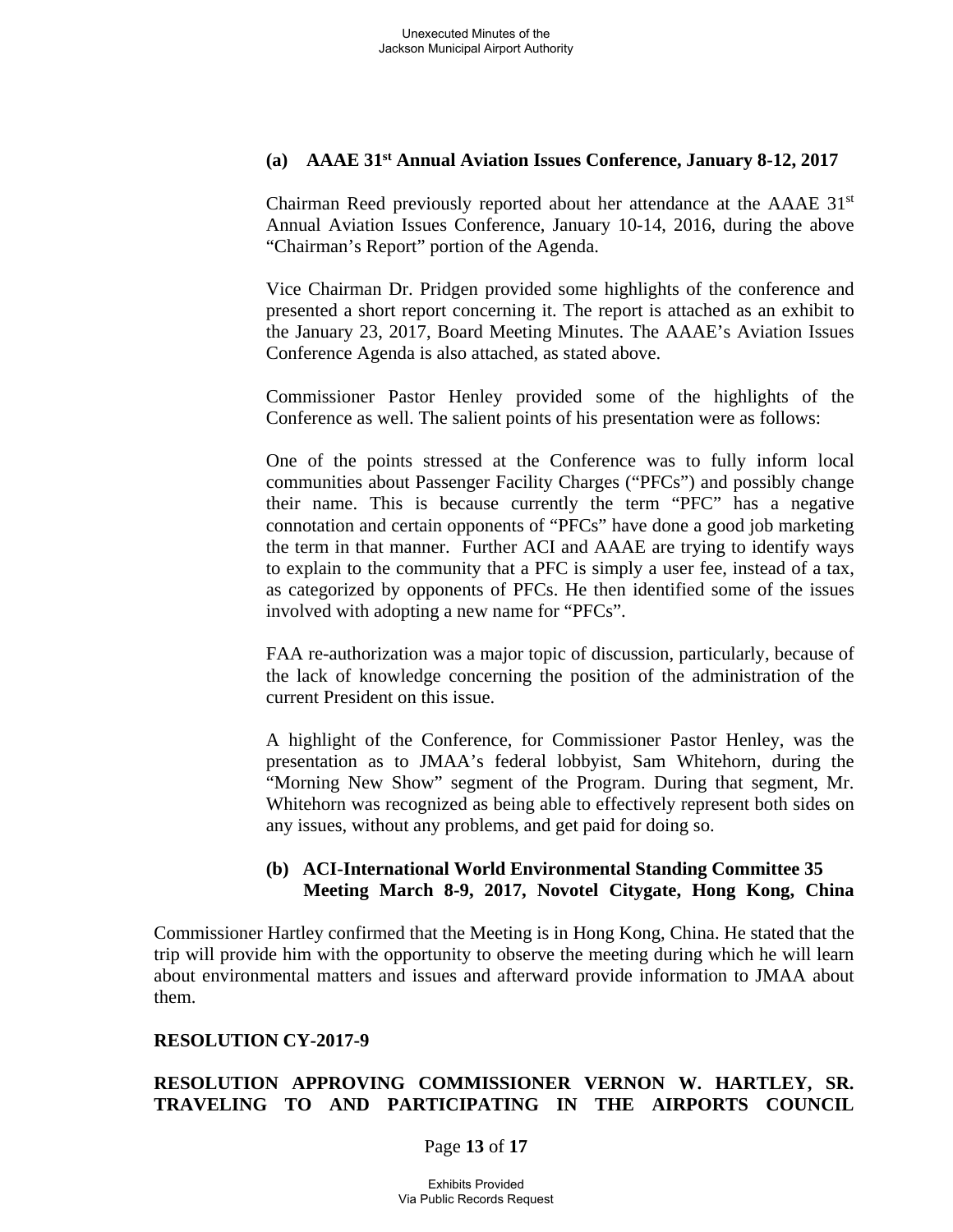## **INTERNATIONAL WORLD ENVIRONMENT STANDING COMMITTEE 35 MEETING**

Upon motion by Vice Chairman Dr. Pridgen, seconded by Commissioner Hartley, the following **RESOLUTION** was made and approved by majority vote (3-2-0).

**WHEREAS**, the AIRPORTS COUNCIL INTERNATIONAL (ACI) World Environmental Standing Committee Meeting brings together key members of the World Environment Standing Committee for in-depth discussions of guidelines, policies and recommended practices concerning environmental issues at airports; and

**WHEREAS**, the 2017 meeting will offer a multi-day format with opportunities for meeting attendees to attend presentations concerning aviation issues related to recommended policies and practices, climate change, air quality, noise standards, alternative fuels, airport's health effects and public awareness and meeting attendees will be able to exchange information with other meeting attendees about a multitude of environmental issues of importance to the Jackson Municipal Airport Authority ("JMAA" or "Authority"), as set forth in the attached Draft Agenda for the 2017 Conference; and

**WHEREAS**, the Board of Commissioners of JMAA recommends, approves and authorizes the travel, lodging and related expenses for Commissioner Vernon W. Hartley, Sr. to attend and participate in the 2017 ACI World Environment Standing Committee 35 Meeting, March 8-9, 2017 at the Novotel Citygate, Hong Kong, China for the reasons cited above; and

**WHEREAS**, the current Travel Policy for the Board ("Travel Policy") states that travel outside the continental limits of the United States by a Commissioner on behalf of the Authority shall not be permitted at Authority's expense unless there is specific prior approval by the Board and a determination by the Board that such travel would be "extremely beneficial" to the Authority; and

**WHEREAS,** based on the above, the Board of Commissioners finds that it will be extremely beneficial to the Authority for Commissioner Vernon W. Hartley, Sr. to attend and participate in the 2017 ACI World Environment Standing Committee Meeting.

**NOW, THEREFORE, BE IT RESOLVED**, the Board hereby: (i) finds and determines that participation by Commissioner Vernon W. Hartley, Sr. in the ACI World Environment Standing Committee Meeting, March 8-9, 2017, Novotel Citygate, Hong Kong, China will be extremely beneficial to the Authority for the reasons cited above, and (ii) approves and authorizes payment and reimbursement for travel, lodging and related expenses for Commissioner Vernon W. Hartley, Sr. to attend and participate in the 2017 ACI World Environment Standing Committee Meeting as described above, all in accordance with the Travel Policy of JMAA.

Yeas: Hartley, Pridgen, Reed, Nays: None Abstentions: Harris, Henley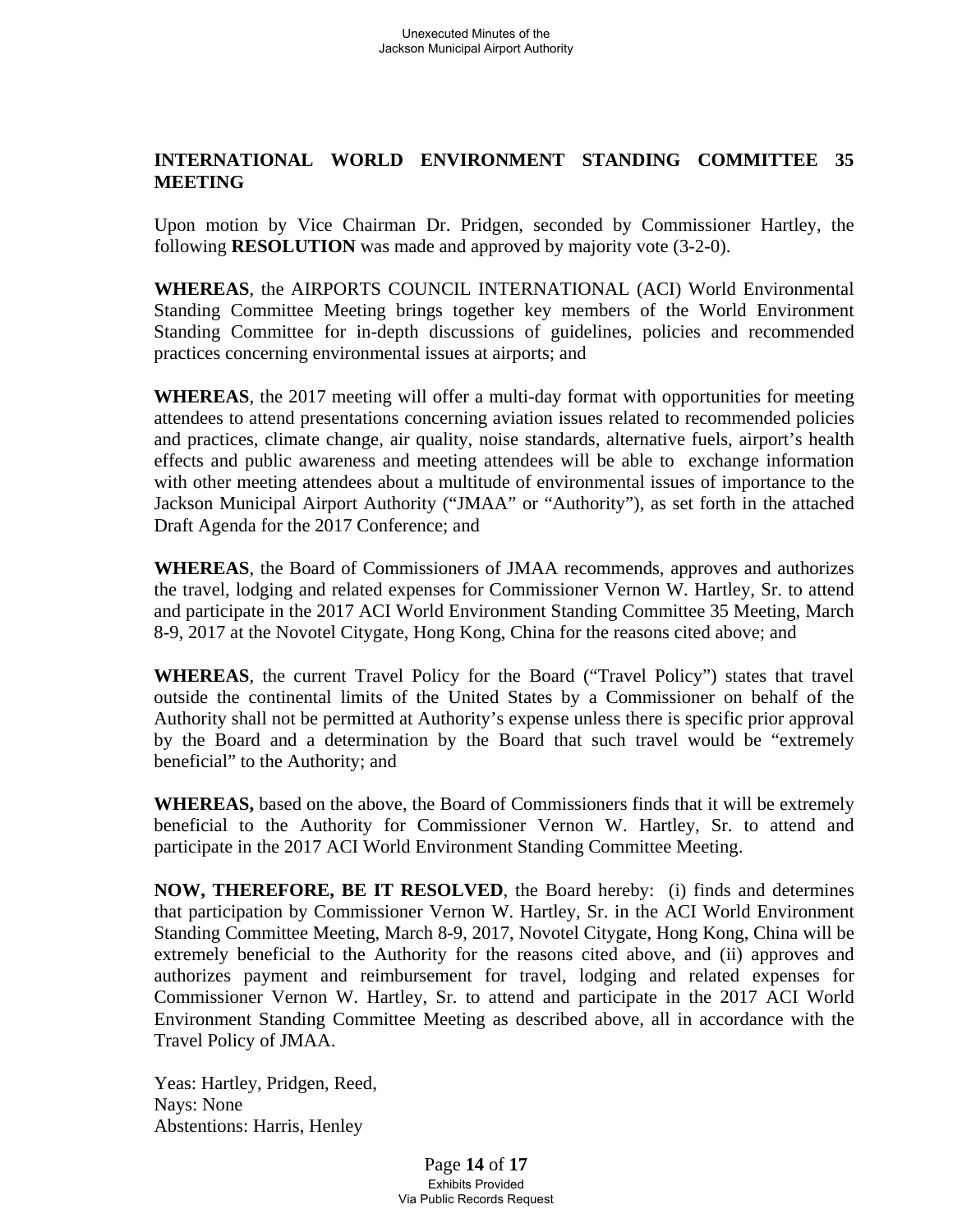January 23, 2017

### 2. **Expression/Comments**

Vice Chairman Dr. Pridgen commended and expressed appreciation to the Staff for their service in greeting and "rolling out the white carpet" for the arrival of Dr. Mary Breaux Wright, Zeta Phi Beta Sorority, Incorporated's International President when she arrived at the Jackson-Medgar Wiley Evers International Airport on Saturday, January 21, 2017. She thanked Staff for the attention paid to details. Further, she thanked Mr. Kelly Elliot, Operations Manager, and his team for their efforts concerning the arrival of Dr. Wright. She added that Dr. Wright was very impressed with the treatment and service that she received from the Staff of JMAA.

Next, Commissioner Hartley informed the Board that he received a positive comment from Ms. Evelyn Bumper, Executive Director of the Mississippi Transportation Association, as to Mr. Jack Thomas, Director of DBE & Community Development, and the Aviation Industry Day event coordinated by Mr. Thomas. He added that Ms. Bumper informed him that it was an excellent program and an outstanding event. Therefore, Ms. Bumper hopes that JMAA continues to host the event.

Then, Mr. Newman recognized Mr. Charles Theus with Freedom Realty. Mr. Theus addressed Board and thanked the Board for resolving to move forward with the lease agreement project.

## **OPEN SESSION**

Chairman Reed stated that it was necessary for the Board to enter Closed Session to determine if an Executive Session is appropriate and that she would entertain a motion to do such. Vice Chairman Dr. Pridgen then moved that the Board go into a Closed Session to discuss whether to go into an Executive Session to consider a matter that she believed could be discussed in Executive Session and Commissioner Hartley seconded the motion.

The Board unanimously resolved to close the session. Chairman Reed asked all, except Mr. Carl Newman, CEO, and attorneys from Walker Group, PC, and The May Law Firm, to leave the room.

All present, with the exceptions noted, were directed to vacate the room; this was done.

The Board went into Closed Session at 4:51 p.m.

## **CLOSED SESSION**

Vice Chairman Dr. Pridgen then moved that the Board enter into Executive Session to discuss one (1) pending litigation matter, the Tony Yarber, et al. vs. Governor Dewey Phillip "Phil" Bryant, et al lawsuit. Commissioner Hartley seconded the motion to enter Executive Session, and the

#### Page **15** of **17**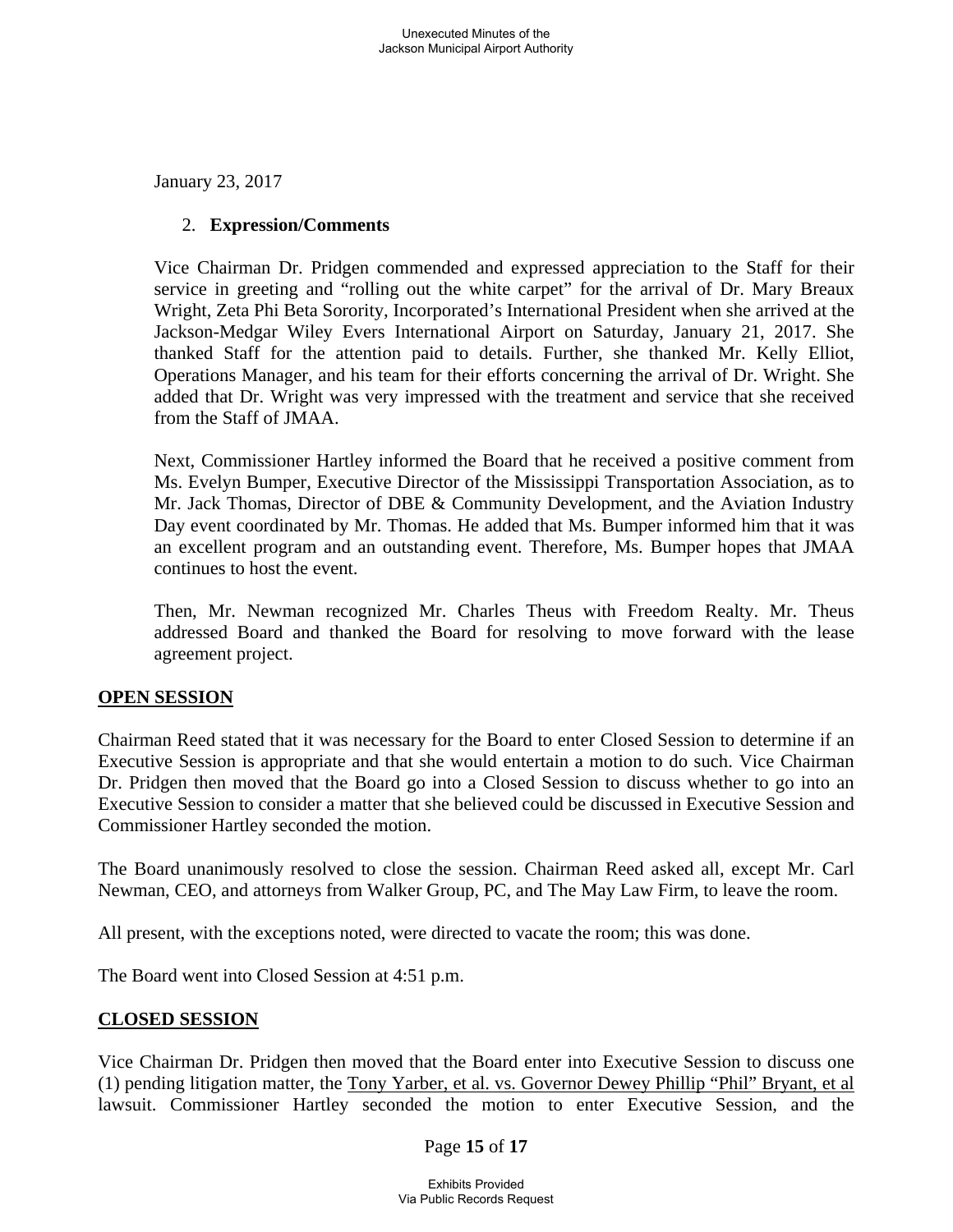Commissioners voted 5-0-0 to enter Executive Session for the stated purposes.

The Closed Session ended at 4:56 p.m.

### **OPEN SESSION**

Chairman Reed then invited all persons outside the room to re-enter, some did. Chairman Reed then stated in Open Session that the Board, during Closed Session, voted to enter into Executive Session to consider one (1) pending litigation matter, the Tony Yarber, et al. vs. Governor Dewey Phillip "Phil" Bryant, et al lawsuit.

Chairman Reed asked all present, with the exception of Mr. Carl Newman, CEO, and attorneys from Walker Group, PC, and The May Law Firm, to leave the room.

All present, with the exceptions noted, were directed to vacate the room; this was done.

The Board went into Executive Session at 4:58 p.m.

### **EXECUTIVE SESSION**

During the Executive Session, the Board discussed one (1) pending litigation matter the Tony Yarber, et al. vs. Governor Dewey Phillip "Phil" Bryant, et al lawsuit.

### *The Board took no action as to one (1) pending litigation matter, the Tony Yarber, et al. vs. Governor Dewey Phillip "Phil" Bryant, et al lawsuit.*

Upon motion by Vice Chairman Dr. Pridgen, seconded by Commissioner Hartley, and unanimous approval, the Executive Session was ended at 5:27 p.m.

Chairman Reed invited all persons outside the room to re-enter; some did, and Chairman Reed announced that the meeting was once again open.

#### **OPEN SESSION**

All persons outside the room were invited to rejoin the meeting in open session; some persons present outside the room re-entered.

Open Session reconvened at 5:28 p.m.

Chairman Reed announced that the meeting was once again open. She then announced that during Executive Session the Board discussed one (1) pending litigation matter, the Tony Yarber, et al. vs. Governor Dewey Phillip "Phil" Bryant, et al lawsuit and took no action concerning the matter.

#### **VII. ADJOURNMENT**